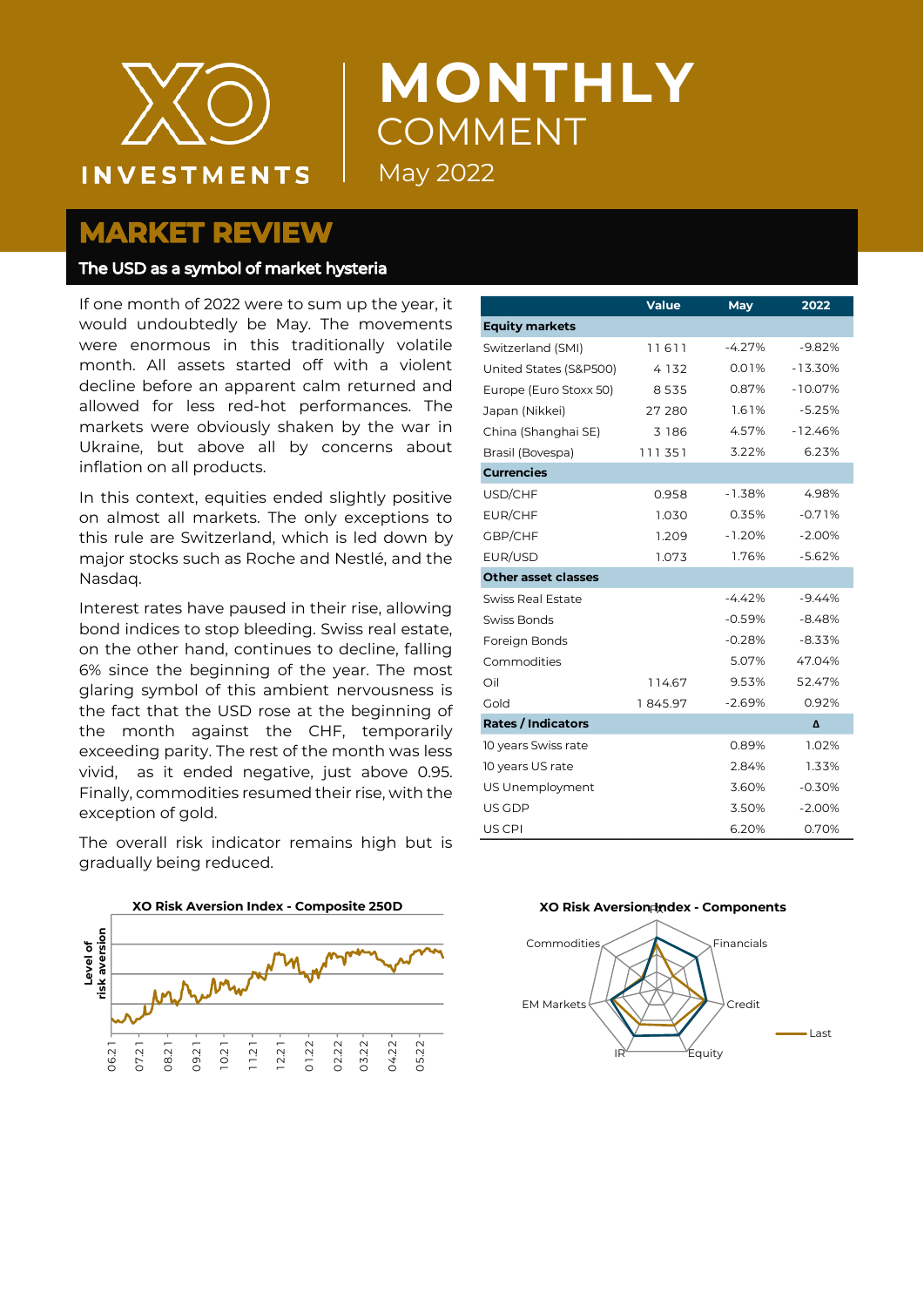# **BONDS BEYOND LIMITS**

Terrible start to the year for bonds with extreme performances, beyond all historical statistics

#### **Inflation disrupts rates**

The term inflation has been on everyone's lips since the beginning of the year. With shortages of products such as oil and flour, steep rises in others and longer delivery times, investors are gradually becoming aware that a new world is taking hold. The proof is in the pudding, as the word "inflation" is the number one search term on Google in May 2022. Household purchasing power is becoming the main focus.

**Search for the word « Inflation » on Google**



Source : Google Trends, XO Investments SA

The consumer price index reflects this. The US is over 8%, and the figure is similar for Europe. In Switzerland, the rate is 2.4%, the highest level in 15 years. This change in trend takes us back to the 1970s, a period of high inflation. And this has consequences for the development of interest rates.

## **Inflation US and CH**



Source : Bloomberg, XO Investments SA

All global bond markets are under pressure from central bank announcements and inflation figures from different countries each month. Whatever the market, performances are largely negative in a strong downward

movement. Bond indices lost between -8% for Switzerland and -14% for the global credit and emerging markets.

#### **Performance of bonds market**



Source : Bloomberg, XO Investments SA

The SBI index, which for a long time had a negative yield to maturity, is back above 1% with a spectacular boost. The average duration is falling slightly to below 7 years. The market is therefore being totally disrupted by these new economic configurations.



Source : Bloomberg, XO Investments SA

## **Credit less affected than long maturities**

All segments of the SBI are largely negative. Even though credit is suffering from an anticipated slowdown, it is the long investment grade bonds that are most affected by the tightening of rates. The Swiss domestic government segment with maturities of more than 7 years is down by more than 10% over the year.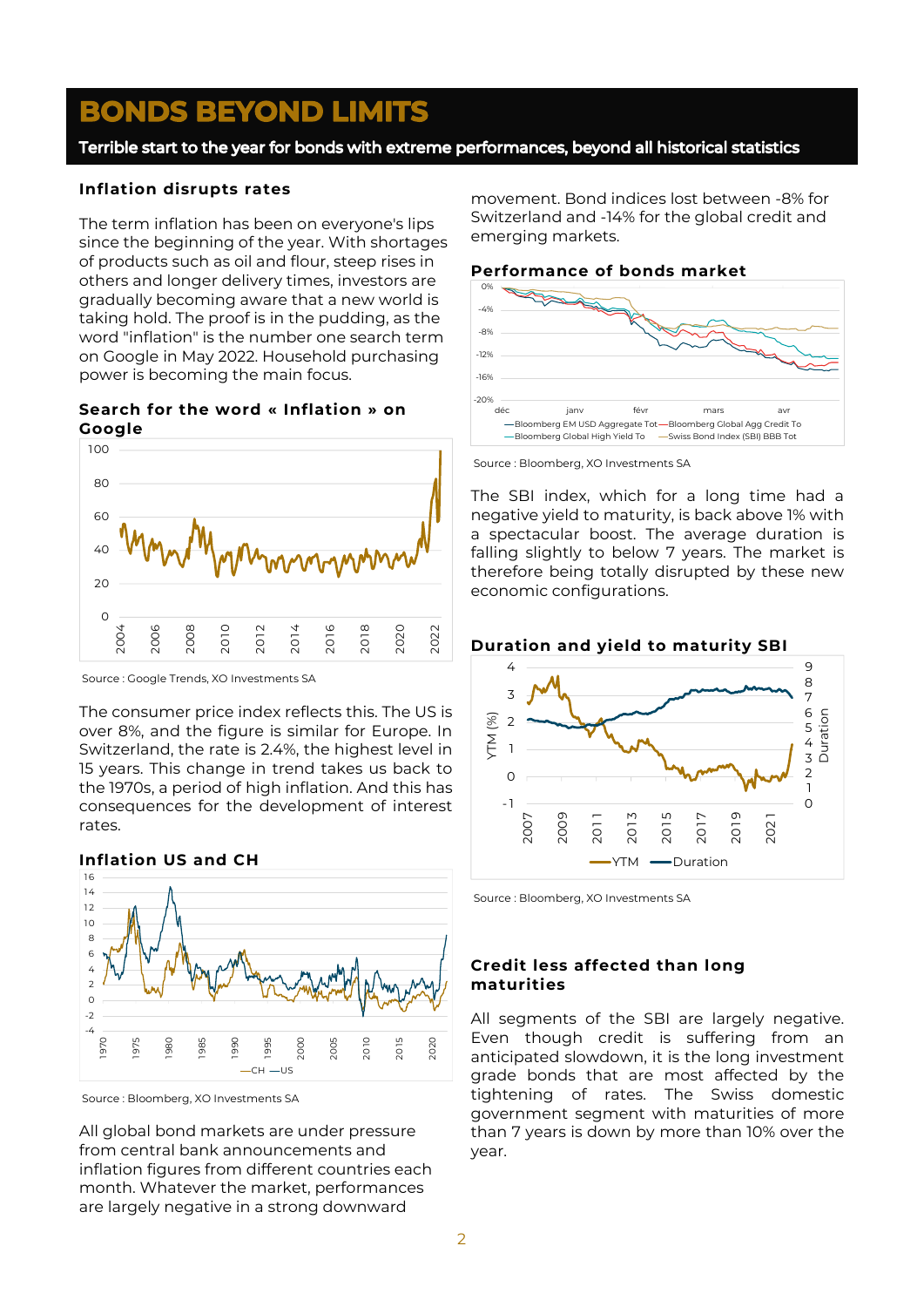**Performance of the SBI segments** -15%  $-10<sup>9</sup>$ -5% 0% 5% 10%

2019 2020 2021 2022 SBI AAA-BBB - SBI A-BBB - SBI Dom. Gov 7+

Source : Bloomberg, XO Investments SA

Credit spreads, i.e. the difference in yield between a credit bond and a government bond, are rising. But this stress is much less than during the Covid lockdown. Both investment grade and high yield bonds in Europe are seeing their spreads widen to 80 and 400 basis points respectively.

**Spread Investment Grade Europe**



Source : Bloomberg, XO Investments SA



Source : Bloomberg, XO Investments SA

#### **Losses beyond statistics**

The losses since the beginning of the year represent statistical records. If we look at the maximum drawdowns of all the major bond indices, i.e. the extreme losses between the high and low points of the crisis, we exceed all historical figures.

The performance of US Treasuries has exceeded a 10% loss, which is well above what was recorded in the stagflationary years of the 1970s. Never before has the SBI (Swiss Bond Index) posted a loss of more than 10%.



#### **US Treasury bills drawdown**





**Drawdown SBI**

Source : Bloomberg, XO Investments SA

For global investment grade indices or European treasury bills, the conclusions are identical. All markets are experiencing extreme downturns in a very short period of time.

The current situation is even more extreme when you consider that both bonds and equities are in a period of massive drawdown. Rarely have both asset classes performed so negatively at the same time.